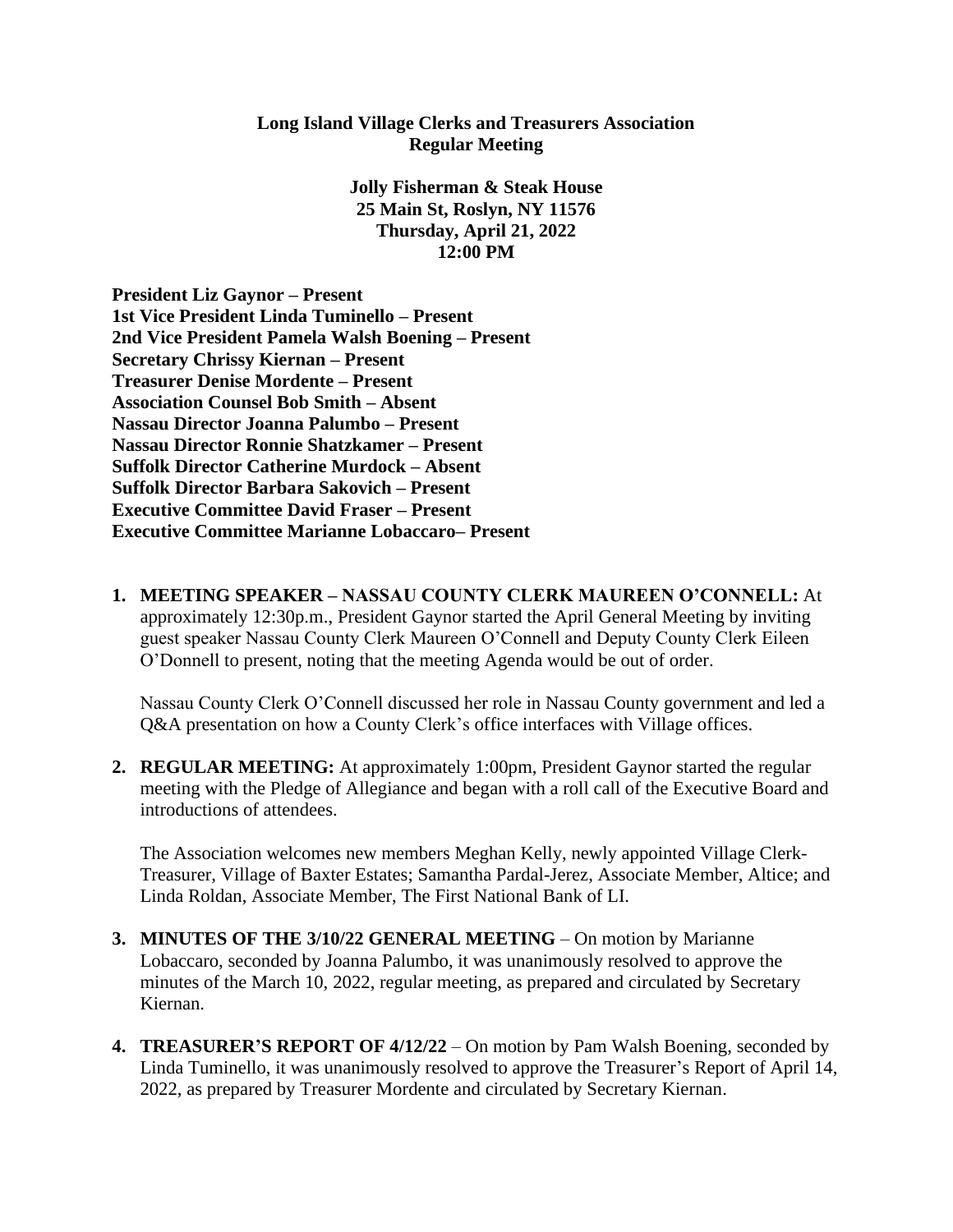- **5. BY-LAWS** Nothing to report.
- **6. EDUCATION/SCHOLARSHIPS** President Gaynor reported that registration is live and has been circulated for the July New York Municipal Clerks Institute.
- **7. MEMBERSHIP –** Nothing to report.
- **8. FINANCE –** Nothing to report.
- **9. SUNSHINE COMMITTEE** Nothing to report.
- **10. GOLF COMMITTEE EDUCATIONAL FUNDRAISER –** Secretary Kiernan reminded members that the LIVCTA Educational Scholarship Golf Outing will be held on Monday, April 25, 2022 at the Village Club of Sands Point. We are on a wait list for golf. Dinner tickets and tee sign sponsorships are still available.
- **11. NOMINATING COMMITTEE** President Gaynor reminded attendees that the 2022-2023 Slate of Officers as presented by the Nominating Committee has been circulated by Secretary Kiernan.
- **12. OLD BUSINESS-** Two Associate Members from our Association received recognition at New York State GFOA held in April. Danielle Bradle received her Foundations Level Certificate and Isabella Miller received her Advanced Certificate.
- **13. NEW BUSINESS** President Gaynor shared that the New York Municipal Clerks Institute (NYMCI) is looking for sponsors/donations to offset costs associated with the NYMCI whose purpose is education and professional development of Village and Town Clerks so that they may work toward attaining their Certified Municipal Clerk and Master Municipal Clerk certifications through IIMC approved coursework. The Association then discussed varying levels of donations presented by President Gaynor.

On motion by Ronnie Shatzkamer, seconded by Chrissy Kiernan, it was resolved to approve a \$600.00 donation for the New York State Municipal Clerks July 2022 Institute for education of attendees recognizing that Long Island has a strong annual attendance at the NYMCI each year.

- **14. ARPA REPORT FILING REMINDER** Marianne Lobacarro reminded attendees that ARPA filings are due at the end of the month. There are step by step webinars available.
- **15. NEXT MEETING – MAY 12TH – LOCATION TBD–** President Gaynor announced that the next Association meeting will be held at Noon on May 12, 2022 at a location to be determined. The Executive Board is trying to be vigilant about location, especially to attract our Suffolk members. If you have any suggestions, please feel free to reach out to Linda Tuminello.